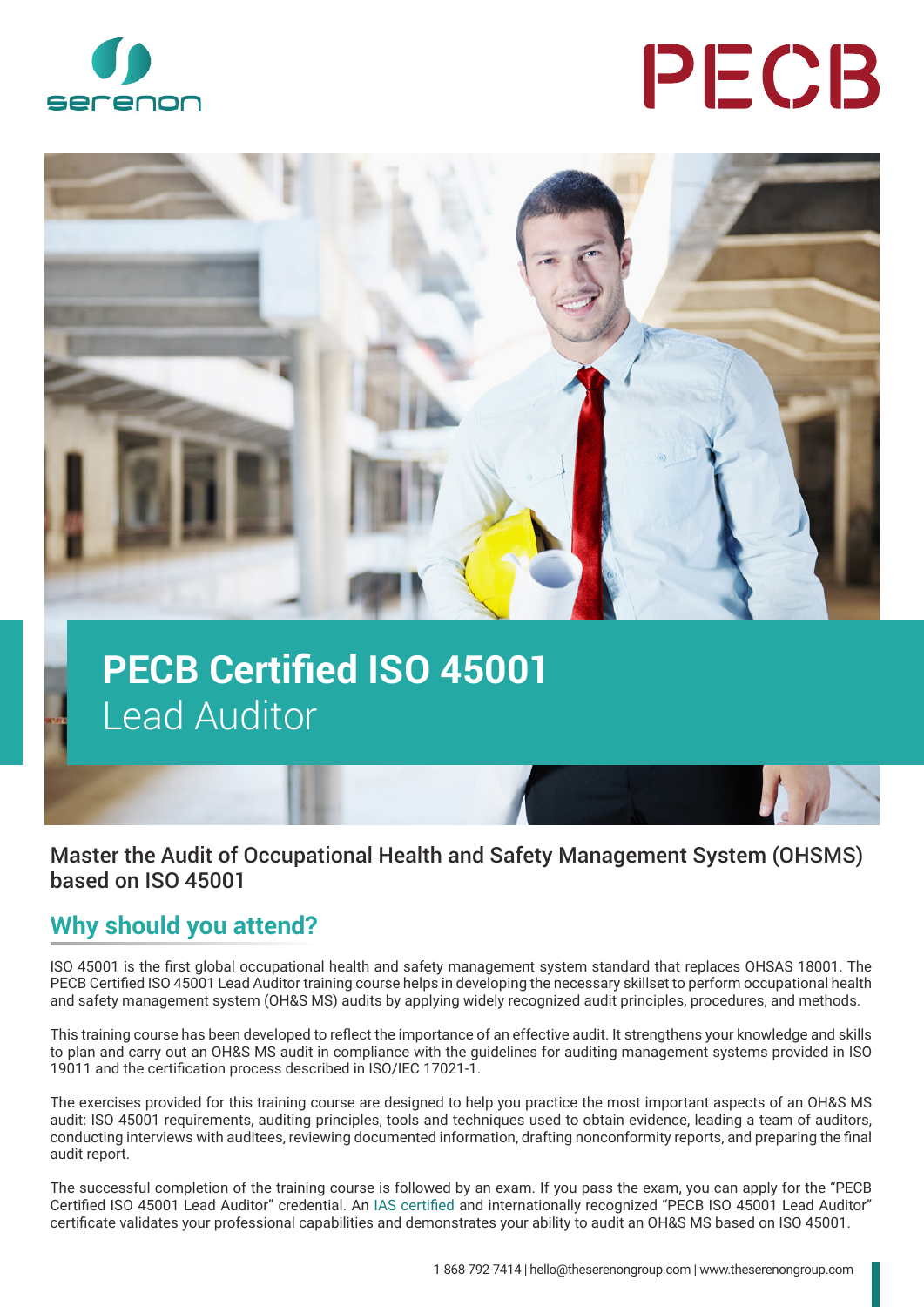### **Who should attend?**

- > Auditors interested in performing and leading OH&S MS certification audits
- $\triangleright$  Managers or consultants interested in advancing their knowledge of the OH&S MS audit process
- $\triangleright$  Internal auditors and individuals responsible for maintaining conformity to the requirements of ISO 45001
- $\triangleright$  Technical experts interested in preparing for an OH&S MS audit
- $\triangleright$  Expert advisors in occupational health and safety management

#### **Course agenda** Duration: 5 days

#### **Day 1** Introduction to OH&S MS and ISO 45001

- $\blacktriangleright$  Training course objectives and structure
- $\blacktriangleright$  Standards and regulatory frameworks
- $\triangleright$  Certification process

#### **Day 2** Audit principles and the preparation for and initiation of an audit

- $\blacktriangleright$  Fundamental audit concepts and principles
- $\triangleright$  The impacts of trends and technology in auditing
- $\triangleright$  Evidence-based auditing

#### **Day 3** On-site audit activities

- Preparing for stage 2 audit
- $\triangleright$  Stage 2 audit
- Communication during the audit

#### **Day 4** Closing of the audit

**Day 5** Certification exam

- $\triangleright$  Drafting audit findings and nonconformity reports
- $\blacktriangleright$  Audit documentation and quality review
- $\triangleright$  Closing of the audit
- $\triangleright$  Evaluation of action plans by the auditor
- Beyond the initial audit
- Managing an internal audit program
- $\triangleright$  Closing of the training course
- $\triangleright$  Fundamental concepts and principles of OH&S
- $\geqslant$  Occupational health and safety management system
- $\triangleright$  Risk-based auditing
- $\blacktriangleright$  Initiation of the audit process
- $\triangleright$  Stage 1 audit
- Audit procedures
- Creating audit test plans



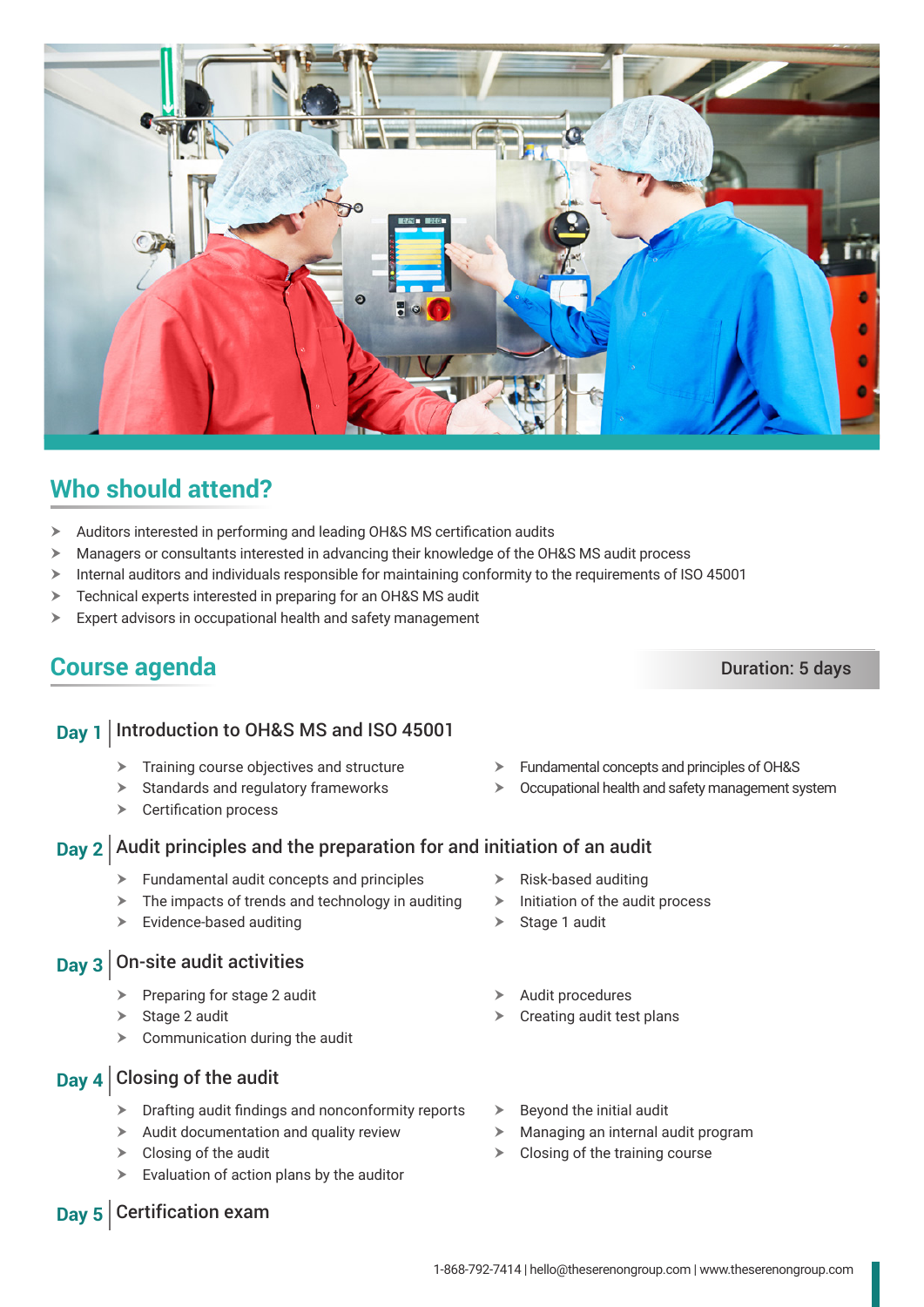

#### **Learning objectives**

This training course enables you to:

- h Develop an overall understanding of the ISO 45001 requirements and interpret them in the context of an OH&S MS audit
- > Understand the auditor's role in planning, leading, and following up on an OH&S MS audit, in accordance with ISO 19011
- $\blacktriangleright$  Plan an audit, lead a team of auditors, draft nonconformity reports
- $\triangleright$  Act with due professional care during an OH&S MS audit

#### **Examination** Duration **Duration**

The PECB Certified ISO 45001 Lead Auditor exam fully meets the requirements of the PECB Examination and Certification Program (ECP). It covers the following competency domains:

| <b>Domain 1</b> | Fundamental principles and concepts of an occupational health and safety management<br>  system |
|-----------------|-------------------------------------------------------------------------------------------------|
|                 | Domain 2   Occupational health and safety management system (OH&S MS) requirements              |
|                 | Domain 3   Fundamental audit concepts and principles                                            |
|                 | Domain 4   Preparing for an ISO 45001 audit                                                     |
|                 | Domain 5   Conducting an ISO 45001 audit                                                        |
|                 | Domain 6   Closing an ISO 45001 audit                                                           |
|                 | Domain 7   Managing an ISO 45001 audit program                                                  |

For more information about exam details, please visit [Examination Rules and Policies](https://pecb.com/en/examination-rules-and-policies).